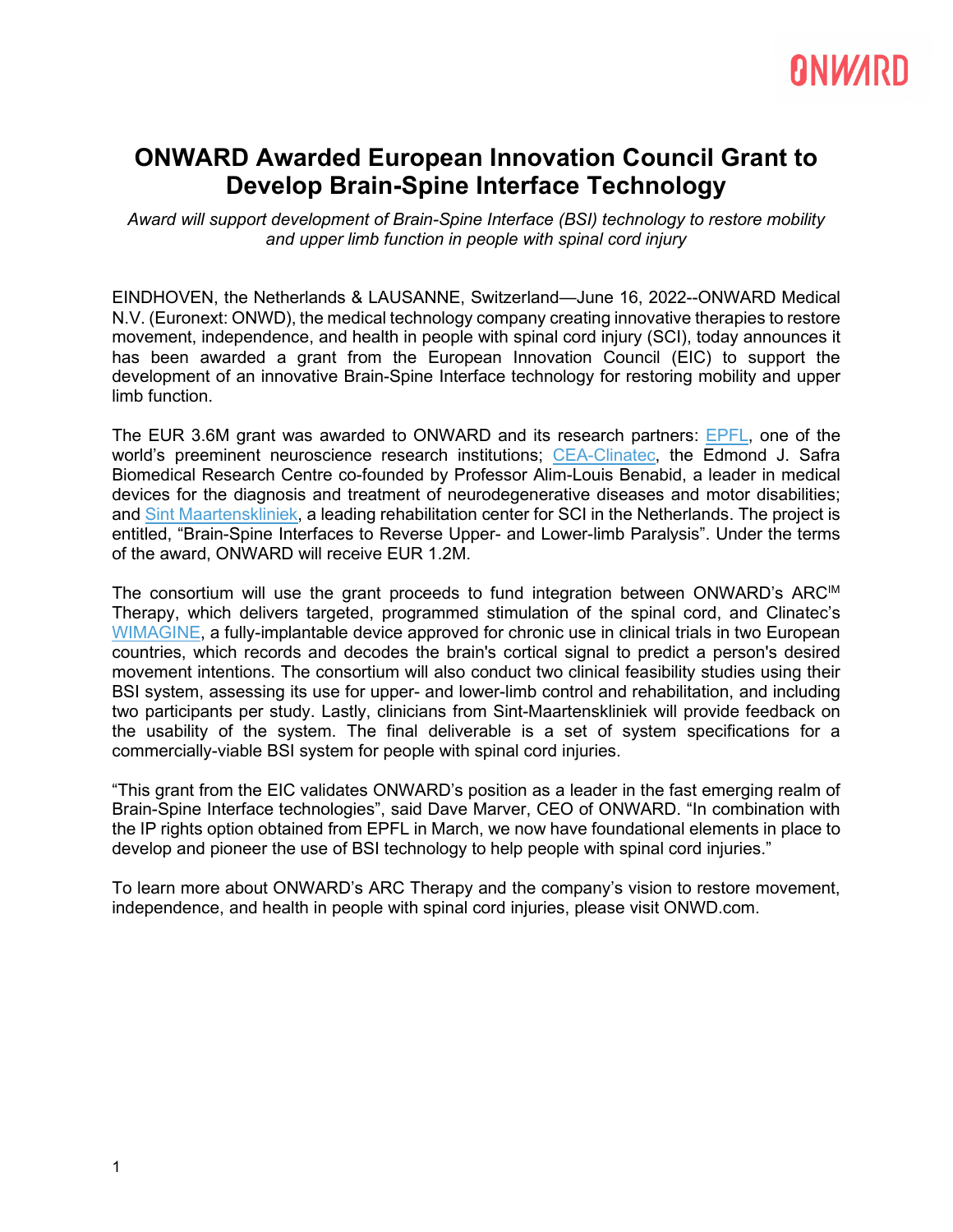# **ANWARD**



#### **About ONWARD**

ONWARD is a medical technology company creating innovative therapies to restore movement, independence, and health in people with spinal cord injuries. ONWARD's work builds on more than a decade of basic science and preclinical research conducted at the world's leading neuroscience laboratories. ONWARD's ARC Therapy, which can be delivered by implantable (ARC<sup>IM</sup>) or external (ARC<sup>EX</sup>) systems, is designed to deliver targeted, programmed spinal cord stimulation to restore movement and other functions in people with spinal cord injury, ultimately improving their quality of life. ONWARD has received three Breakthrough Device Designations from the FDA encompassing both ARC<sup>IM</sup> and ARC<sup>EX</sup>. The Company's first FDA pivotal trial, called Up-LIFT, completed enrollment in December 2021 with 65 subjects worldwide. It recently completed first-in-human use of its ARCIM neurostimulator in May 2022.

ONWARD is headquartered at the High Tech Campus in Eindhoven, the Netherlands. It maintains a significant team in Lausanne, Switzerland and has a growing U.S. presence in Boston, Massachusetts, USA. For additional information about the Company, please visit [ONWD.com.](https://cts.businesswire.com/ct/CT?id=smartlink&url=https%3A%2F%2Fwww.onwd.com%2F&esheet=52453345&newsitemid=20210708005003&lan=en-US&anchor=ONWD.com&index=2&md5=594e968cc9de0f0f17b7432cfb8d579a) To access our 2022 Financial Calendar, please visit [IR.ONWD.com.](https://ir.onwd.com/)

For Media Enquiries: Andy Dolan [media@onwd.com](mailto:simon.gentry@secnewgate.co.uk) +1.508.649.8466

For Investor Enquiries: [investors@onwd.com](mailto:investors@onwd.com)

For Company Enquiries: [info@onwd.com](mailto:info@onwd.com)